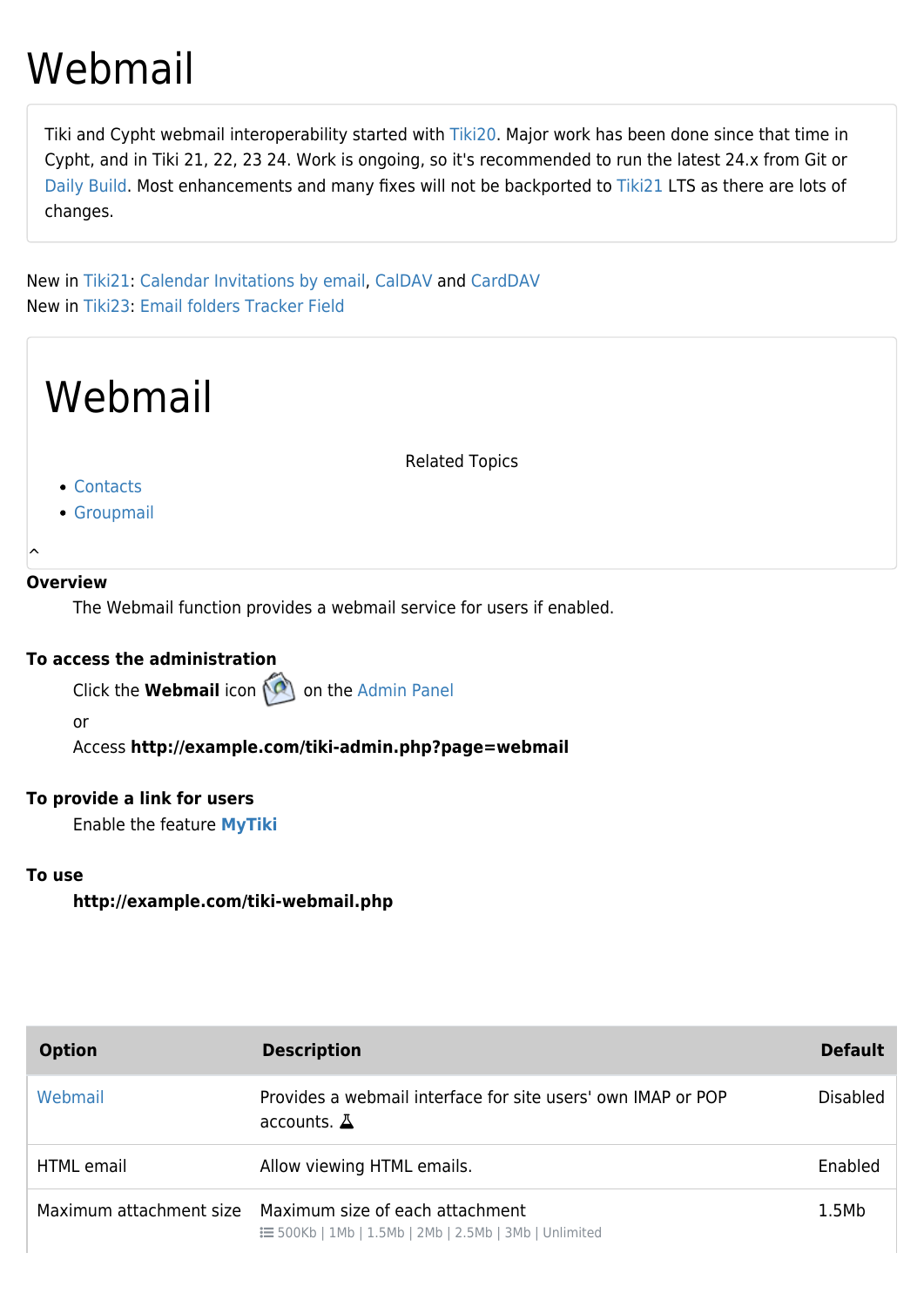| <b>Option</b>      | <b>Description</b>                                                          | <b>Default</b>  |
|--------------------|-----------------------------------------------------------------------------|-----------------|
| Checkbox per email | Enable easy selection of multiple email messages for collective<br>actions. | <b>Disabled</b> |

| <b>Option</b>           | <b>Description</b>                                                                               | <b>Default</b>  |
|-------------------------|--------------------------------------------------------------------------------------------------|-----------------|
| Webmail                 | Provides a webmail interface for site users' own IMAP or POP<br>accounts. $\Delta$               | <b>Disabled</b> |
| <b>HTML</b> email       | Allow viewing HTML emails.                                                                       | Enabled         |
| Maximum attachment size | Maximum size of each attachment<br><b>IE</b> 500Kb   1Mb   1.5Mb   2Mb   2.5Mb   3Mb   Unlimited | 1.5Mb           |
| Checkbox per email      | Enable easy selection of multiple email messages for collective<br>actions.                      | <b>Disabled</b> |

| <b>Option</b>                                                  | <b>Description</b>                                                                         | <b>Default</b>  |
|----------------------------------------------------------------|--------------------------------------------------------------------------------------------|-----------------|
| Webmail                                                        | Provides a webmail interface for site users' own IMAP or<br>POP accounts. $\Delta$         | <b>Disabled</b> |
| Allow viewing HTML emails?                                     | Allow viewing HTML emails.                                                                 | Enabled         |
| Maximum size for each attachment                               | Maximum size of each attachment<br>: ≡ 500Kb   1Mb   1.5Mb   2Mb   2.5Mb   3Mb   Unlimited | 1.5Mb           |
| Include a flag by all messages to<br>quickly flag/unflag them? | Enable easy selection of multiple email messages for<br>collective actions.                | <b>Disabled</b> |

| <b>Option</b>                                                  | <b>Description</b>                                                                               | <b>Default</b>  |
|----------------------------------------------------------------|--------------------------------------------------------------------------------------------------|-----------------|
| Webmail                                                        | Webmail A                                                                                        | <b>Disabled</b> |
| Allow viewing HTML emails?                                     | Allow viewing HTML emails.                                                                       | Enabled         |
| Maximum size for each attachment                               | Maximum size of each attachment<br><b>IE</b> 500Kb   1Mb   1.5Mb   2Mb   2.5Mb   3Mb   Unlimited | 1.5Mb           |
| Include a flag by all messages to quickly<br>flag/unflag them? | Enable easy selection of multiple email messages<br>for collective actions.                      | <b>Disabled</b> |

| <b>Option</b> | <b>Description</b> | <b>Default</b> |
|---------------|--------------------|----------------|
| Webmail       | Webmail $\Delta$   | Disabled       |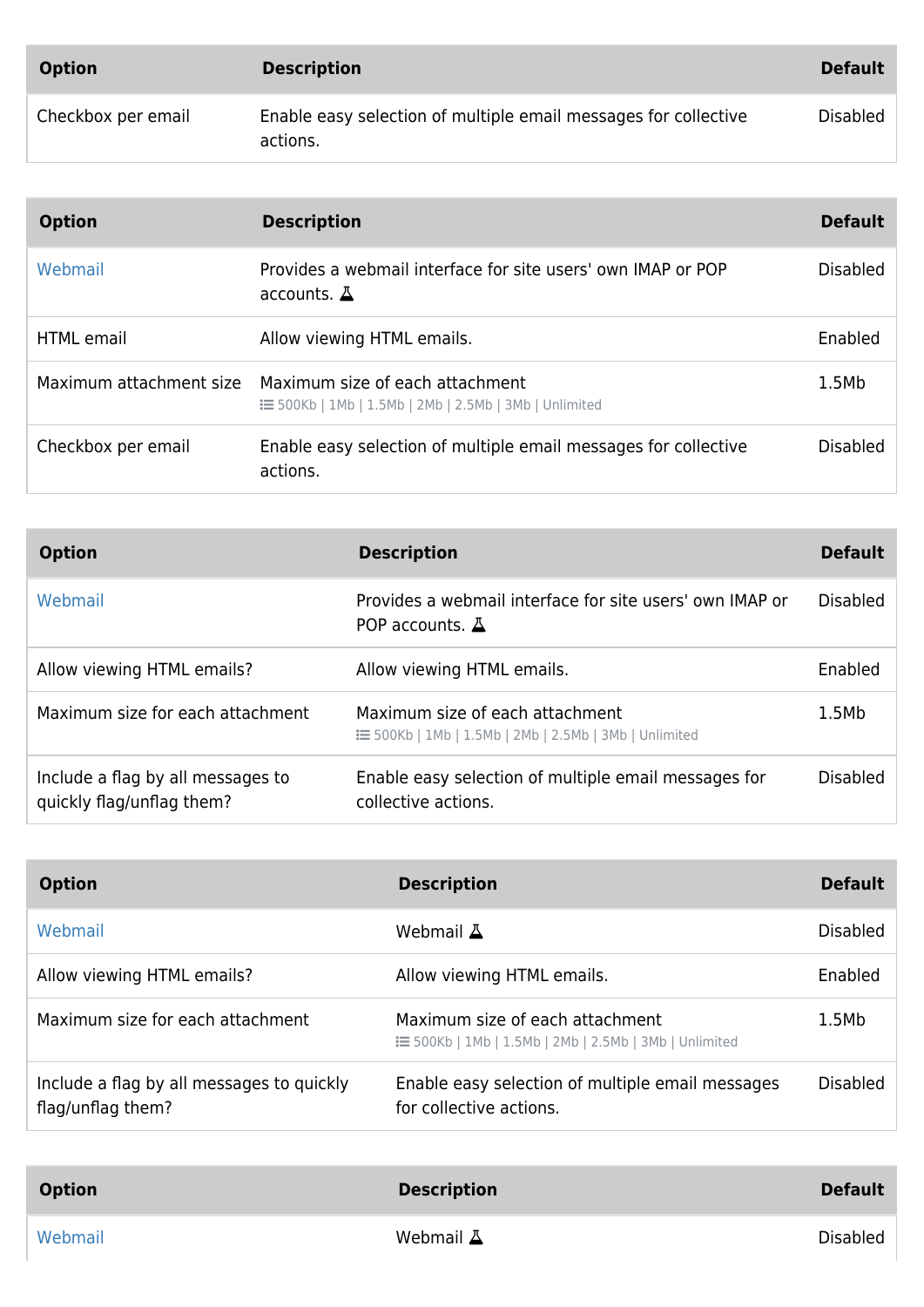| <b>Option</b>                                                  | <b>Description</b>                                                                              | <b>Default</b> |
|----------------------------------------------------------------|-------------------------------------------------------------------------------------------------|----------------|
| Allow viewing HTML emails?                                     | Allow viewing HTML emails.                                                                      | Enabled        |
| Maximum size for each attachment                               | Maximum size of each attachment<br>$\equiv$ 500Kb   1Mb   1.5Mb   2Mb   2.5Mb   3Mb   Unlimited | 1.5Mb          |
| Include a flag by all messages to quickly<br>flag/unflag them? | Enable easy selection of multiple email messages<br>for collective actions.                     | Disabled       |

| <b>Option</b>                                                 | <b>Description</b>                                                                         | <b>Default</b>  |
|---------------------------------------------------------------|--------------------------------------------------------------------------------------------|-----------------|
| Webmail                                                       | Webmail A                                                                                  | <b>Disabled</b> |
| Allow viewing HTML mails?                                     | Allow viewing HTML emails.                                                                 | Enabled         |
| Maximum size for each attachment                              | Maximum size of each attachment<br>: ≡ 500Kb   1Mb   1.5Mb   2Mb   2.5Mb   3Mb   Unlimited | 1.5Mb           |
| Include a flag by each email to quickly<br>flag/un-flag them? | Enable easy selection of multiple email messages<br>for collective actions.                | <b>Disabled</b> |

| <b>Option</b>                                                 | <b>Description</b>                                                                               | <b>Default</b> |
|---------------------------------------------------------------|--------------------------------------------------------------------------------------------------|----------------|
| Webmail                                                       | Webmail A                                                                                        | Disabled       |
| Allow viewing HTML mails?                                     | Allow viewing HTML emails.                                                                       | Enabled        |
| Maximum size for each attachment                              | Maximum size of each attachment<br><b>IE</b> 500Kb   1Mb   1.5Mb   2Mb   2.5Mb   3Mb   Unlimited | 1.5Mb          |
| Include a flag by each email to quickly<br>flag/un-flag them? | Enable easy selection of multiple email messages<br>for collective actions.                      | Disabled       |

| <b>Option</b>                                                 | <b>Description</b>                                                                               | <b>Default</b>  |
|---------------------------------------------------------------|--------------------------------------------------------------------------------------------------|-----------------|
| Webmail                                                       | Webmail A                                                                                        | <b>Disabled</b> |
| Allow viewing HTML mails?                                     | Allow viewing HTML emails.                                                                       | Enabled         |
| Maximum size for each attachment                              | Maximum size of each attachment<br><b>IE</b> 500Kb   1Mb   1.5Mb   2Mb   2.5Mb   3Mb   Unlimited | 1.5Mb           |
| Include a flag by each email to quickly<br>flag/un-flag them? | Enable easy selection of multiple email messages<br>for collective actions.                      | <b>Disabled</b> |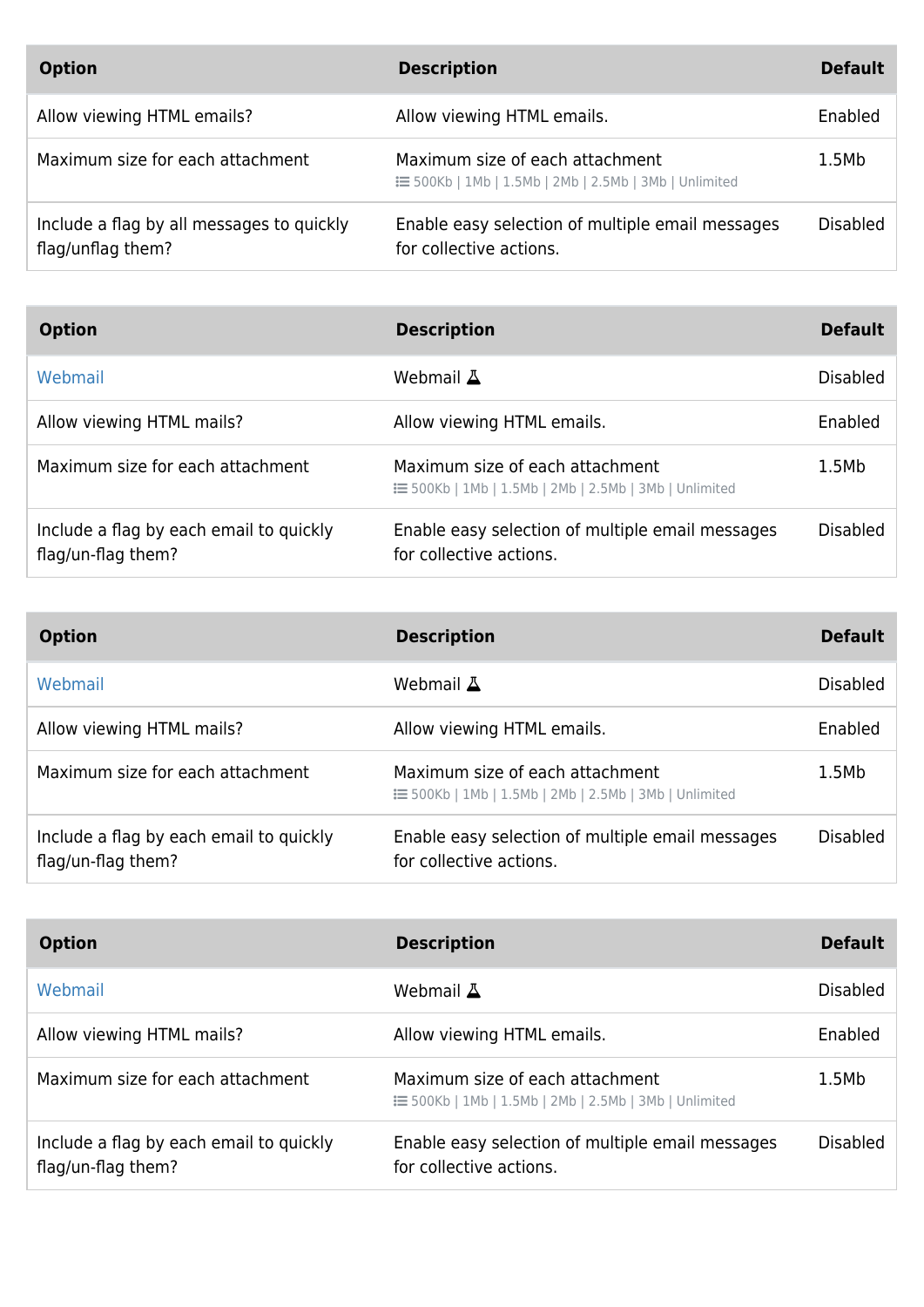The remaining content needs to be moved to the webmail section of the Tiki User or Administrator Guides and referenced back here

## Webmail

The webmail feature can be used to offer a web-based interface to your users webmail accounts, note that Tiki is not a mail server, your users should already have email addresses before being able to use webmail. Any POP3 accessible mail account can be used from Tiki.

| Main                                                                                                                                        | Home                                                                                                                                                                                                                                                                                        |
|---------------------------------------------------------------------------------------------------------------------------------------------|---------------------------------------------------------------------------------------------------------------------------------------------------------------------------------------------------------------------------------------------------------------------------------------------|
| Q Search<br><b>L</b> Compose<br><b>A</b> Contacts<br>Everything<br><b>E</b> Flagged<br>H History<br>$\rightarrow$ Sent<br>Unread 0<br>Email | Welcome to Cypht<br>Add a popular E-mail source quickly and easily<br>Add an E-mail Account<br>. You have 1 IMAP source<br>Manage<br>. You don't have any POP3 sources<br>Add<br>. You have 1 SMTP source<br>Manage<br>. RSS/ATOM services are not enabled for this site. Sorry about that! |
| Settings<br>[reload]                                                                                                                        | Your timezone is set to Europe/Paris Update                                                                                                                                                                                                                                                 |
| ◀                                                                                                                                           | Help<br>Cypht is a webmail program. You can use it to access your E-mail accounts from any service that offers IMAP, POP3, or<br>SMTP access - which most do.                                                                                                                               |

Starting in [Tiki4](https://doc.tiki.org/Tiki4), Webmail feature allows using imap, even with ssl, and smtp configuration, as well as using it in

conjunction with the new [Groupmail](https://doc.tiki.org/Groupmail) feature, which has been improved in [Tiki21](https://doc.tiki.org/Tiki21) with [PluginCypht](https://doc.tiki.org/PluginCypht).

|                                                            |                                    | <b>⊠</b> Messages                              |
|------------------------------------------------------------|------------------------------------|------------------------------------------------|
| Main                                                       | <b>Servers</b>                     | <b>O</b> Webmail<br>J.<br>Contacts Preferences |
| Q Search                                                   | Add an E-mail Account              | <b>自 Action Log</b>                            |
| <b>Le</b> Compose<br>2. Contacts                           | <b>B</b> SMTP Servers              | 0 configured                                   |
| Everything                                                 | MAP Servers                        | 1 configured                                   |
| $\blacktriangleright$ Flagged<br>2. Groupmail<br>H History | Add an IMAP Server<br>Account name | 4c<br>4c.org/993 TLS<br>mail.                  |
| $\rightarrow$ Sent<br>$\sum$ Unread $\boxed{0}$            | IMAP server address                | $\Box$ $\Box$<br>4c.org                        |
| Email                                                      | $\hat{\mathbf{c}}$<br>993          | [saved]                                        |
| Settings                                                   | <b>Hide From Combined Pages</b>    | <b>Delete</b><br><b>Test</b>                   |
| ◀<br>[reload]                                              | Use TLS<br>STARTTLS or unencrypted | Hide<br>Forget                                 |
|                                                            | Add                                |                                                |

Webmail in Tiki 21 with PluginCypht. Click to expand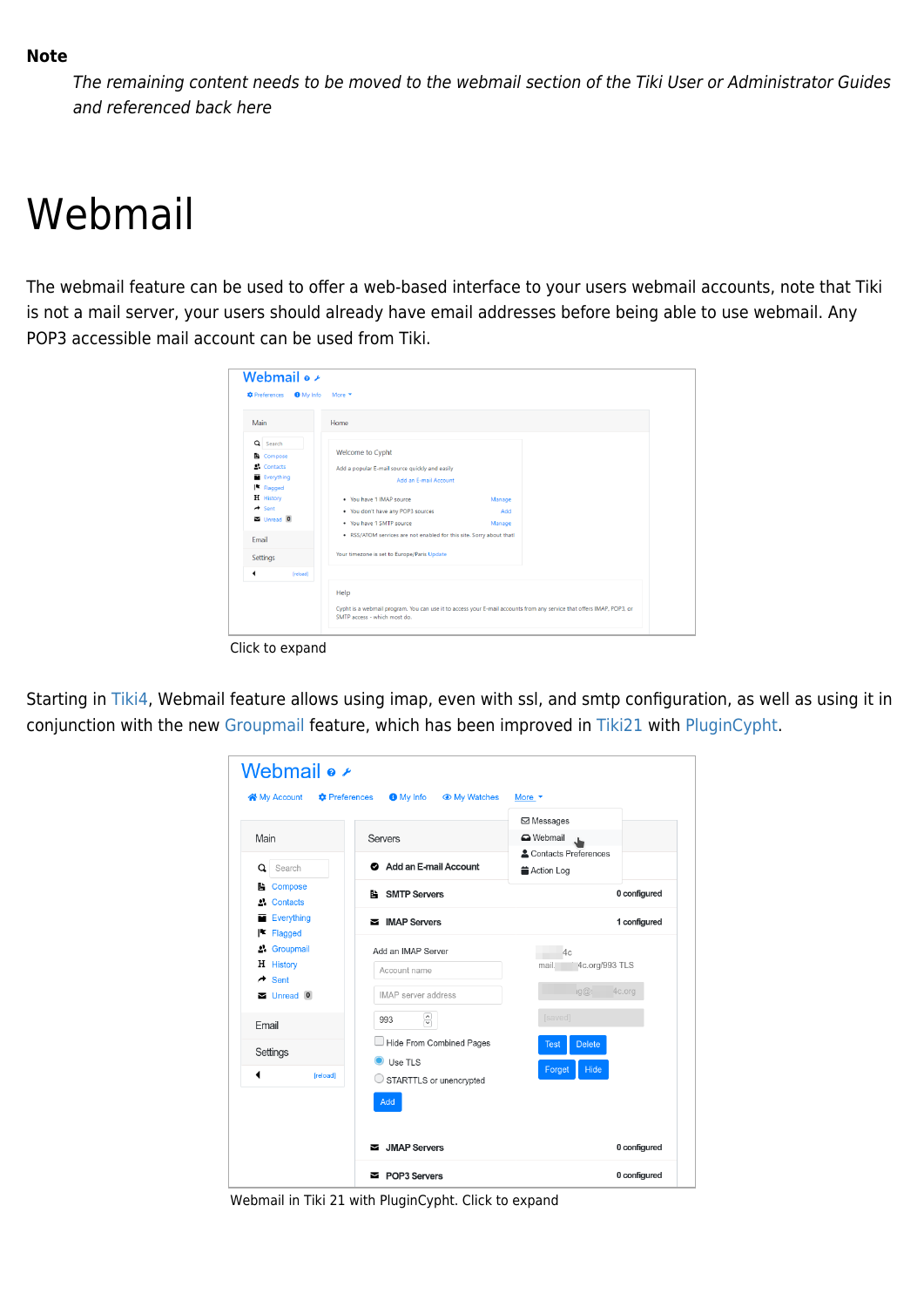## Configuring webmail accounts

After enabling webmail from the features section of the admin panel you will be able to enter the webmail section from the application menu. In your first visit to the webmail you will be automatically redirected to the webmail configuration panel.



In this panel you can configure as many webmail accounts as you want, you also have to select the account that you want to use by clicking its name. Note that the current webmail account will be displayed in bold text. The information you need to setup a webmail account is very similar to the information you need for other mail clients such as Outlook express so the user will be familiarized with the settings.

## Reading emails

The mailbox icon will take you to the INBOX of your current mail account. In this screen you will be able to see your emails, read them and manipulate them:

| <b>C</b> Preferences<br><b>O</b> My Info | More $\blacktriangledown$ |                          |                                                                      |             |                |
|------------------------------------------|---------------------------|--------------------------|----------------------------------------------------------------------|-------------|----------------|
| Main                                     | ← All Email               |                          | last 7 days - 3 sources@20 each - 7 total                            | Arrival 1 * | $C = \Phi$     |
| Email                                    | Gmail user                | Google                   | Alerte de sécurité critique                                          |             | 51 minutes, 5  |
|                                          | $\Box$<br>Gmail user      | Google                   | Alerte de sécurité critique                                          |             | 54 minutes, 8  |
| <b>O</b> All<br>Fastmail user            | ▥<br>Gmail user           | Google                   | Alerte de sécurité                                                   |             | 55 minutes, 5  |
| Gmail user                               |                           | Fastmail us The Fastmail | Enable security, and other features                                  |             | 2 hours, 52 mi |
| $\blacksquare$ INBOX 4                   |                           |                          | Fostmail us The Fastmail  Choose your address with a personal domain |             | 2 hours, 53 mi |
| + [Gmail]                                | $\blacksquare$            |                          | Fastmail us The Fastmail  Import your mailbox and calendars          |             | 2 hours, 53 mi |
| <b>D</b> Manage Folders                  | Yahoo user                | Yahoo                    | Welcome to so much more.                                             |             | 3 hours, 7 min |
| Yahoo user                               |                           |                          |                                                                      |             |                |
| Settings                                 |                           |                          |                                                                      |             |                |
| ◀<br><b>freload1</b>                     |                           |                          |                                                                      |             |                |

Click to expand

Clicking on an email will take you to the screen where you can read the email.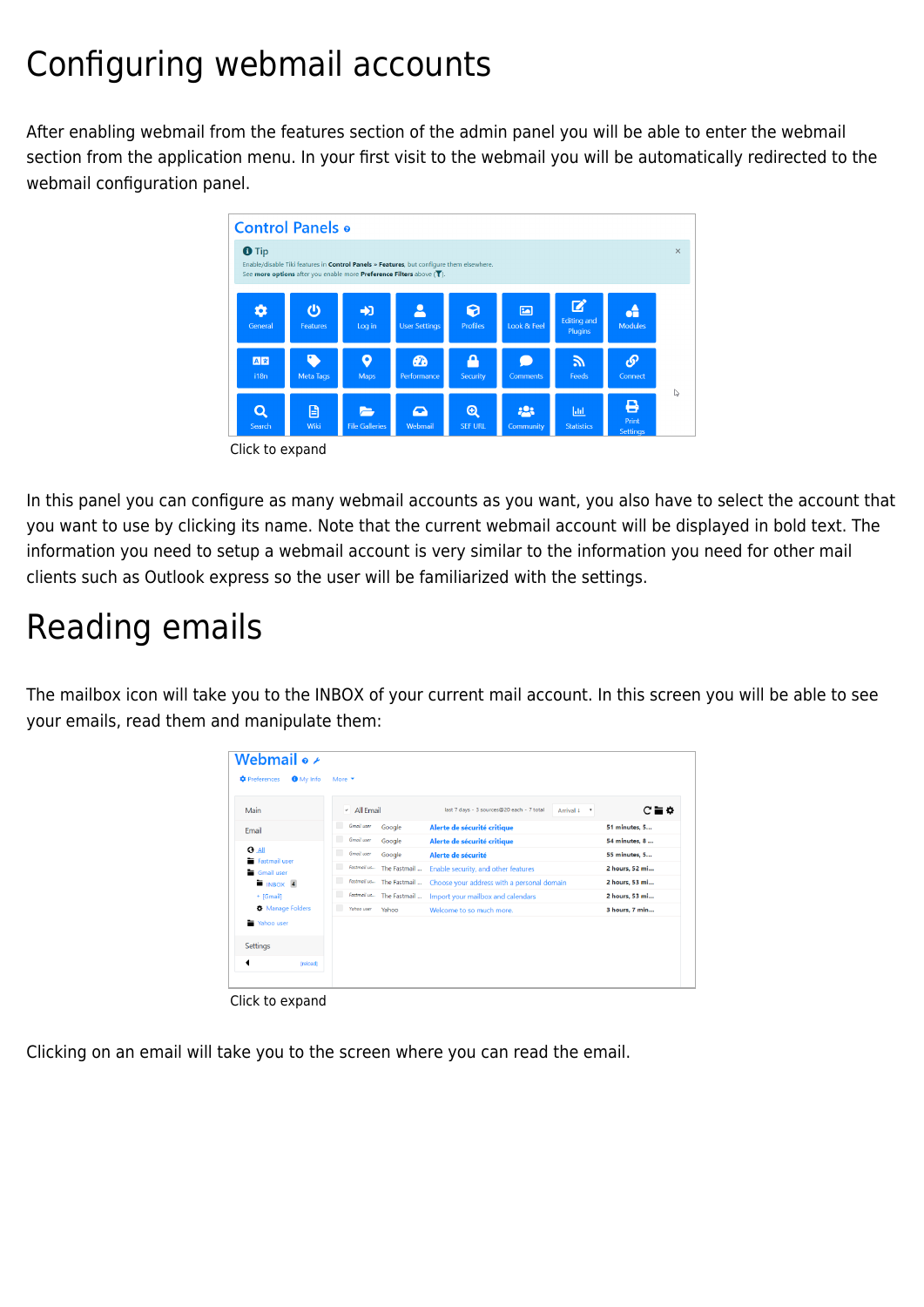| Webmail $\bullet \star$                                |                                                                                                                                                                                                                   |
|--------------------------------------------------------|-------------------------------------------------------------------------------------------------------------------------------------------------------------------------------------------------------------------|
| <b><i><u>O</u></i></b> Preferences<br><b>O</b> My Info | More $\blacktriangledown$                                                                                                                                                                                         |
| Main                                                   | Everything > IMAP > Fastmail user > INBOX > Page 1                                                                                                                                                                |
| Email                                                  | Enable security, and other features                                                                                                                                                                               |
|                                                        | Thu. 19 Mar 2020 09:14:44 -0400<br>Date                                                                                                                                                                           |
| <b>O</b> All<br>Fastmail user                          | The Fastmail Team <support@fastmail.com><br/>From</support@fastmail.com>                                                                                                                                          |
| Gmail user                                             | Cypht test <cypht_user@fastmail.com><br/>To</cypht_user@fastmail.com>                                                                                                                                             |
| Yahoo user                                             | Seen, SX-ME-Annot-2, SIsTrusted<br>Tags                                                                                                                                                                           |
| Settings                                               | ALL HEADERS   REPLY   REPLY-ALL   FORWARD   RAW   FLAG   DELETE   COPY   MOVE   ARCHIVE                                                                                                                           |
| ◀<br><b>Ireload1</b>                                   | Protect your account                                                                                                                                                                                              |
|                                                        | When using internet services, you deserve more choices and control.                                                                                                                                               |
|                                                        | To get the best experience, we strongly encourage you to set up these account protections:                                                                                                                        |
|                                                        | . Two-factor verification (2FA) increases your security. Use it with an authenticator app, security<br>device (U2F, Yubikey, or OTP), or get a code sent to your phone. Set up 2FA.                               |
|                                                        | . Aliases, alternate email addresses, give you control over who knows the real you. Use it to secure<br>your account by making it harder to match a compromised password with your true email. Create<br>aliases. |

Click to expand

Mails that you already read are displayed in a different background than unread emails. You can select some emails using checkboxes and delete them, mark them for followup or mark them as read/unread. You can use filters to display only unread mails or only flagged emails.

### Writing emails

The compose icon let's you compose an email and send it using your SMTP configuration. The screen will be the following:

| Webmail o $\nu$                                                                                                                                  |                                                                                                                                                               |               |  |
|--------------------------------------------------------------------------------------------------------------------------------------------------|---------------------------------------------------------------------------------------------------------------------------------------------------------------|---------------|--|
| <b>C</b> Preferences<br><b>O</b> My Info                                                                                                         | More $\blacktriangleright$                                                                                                                                    |               |  |
| Main                                                                                                                                             | Home                                                                                                                                                          |               |  |
| Q Search<br><b>L</b> Compose<br>r,<br><b>A</b> Contacts<br>Everything<br>$\blacktriangleright$ Flagged<br><b>H</b> History<br>$\rightarrow$ Sent | Welcome to Cypht<br>Add a popular E-mail source quickly and easily<br>Add an E-mail Account<br>• You have 2 IMAP sources<br>• You don't have any POP3 sources | Manage<br>Add |  |
| Unread <sub>1</sub><br>Email                                                                                                                     | • You have 2 SMTP sources<br>. RSS/ATOM services are not enabled for this site. Sorry about that!                                                             | Manage        |  |
| <b>G</b> All<br>$\equiv$ cypht user                                                                                                              | Your timezone is set to Asia/Jerusalem Update                                                                                                                 |               |  |

Click to expand

Note that you can use addresses from your address book by clicking the "to", "cc" or "bcc" links in the compose email screen.

You can attach up to three fies to an email each attachment will have a maximum size that admin can configure. If your email server has limitations about email attachment size you should observe them since Tiki cannot override them.

| <b>O</b> All<br>Fastmail user |                                                 |
|-------------------------------|-------------------------------------------------|
| Settings                      | "Default" cypht_user@fastmail.com Fastmail user |
| [reload]                      | Attach Reset Save<br>Send<br>Sign               |

Click to expand

You can send HTML email using Tiki just write the tags in the email using  $\lt b$  >, $\lt i$  > and so... Managing